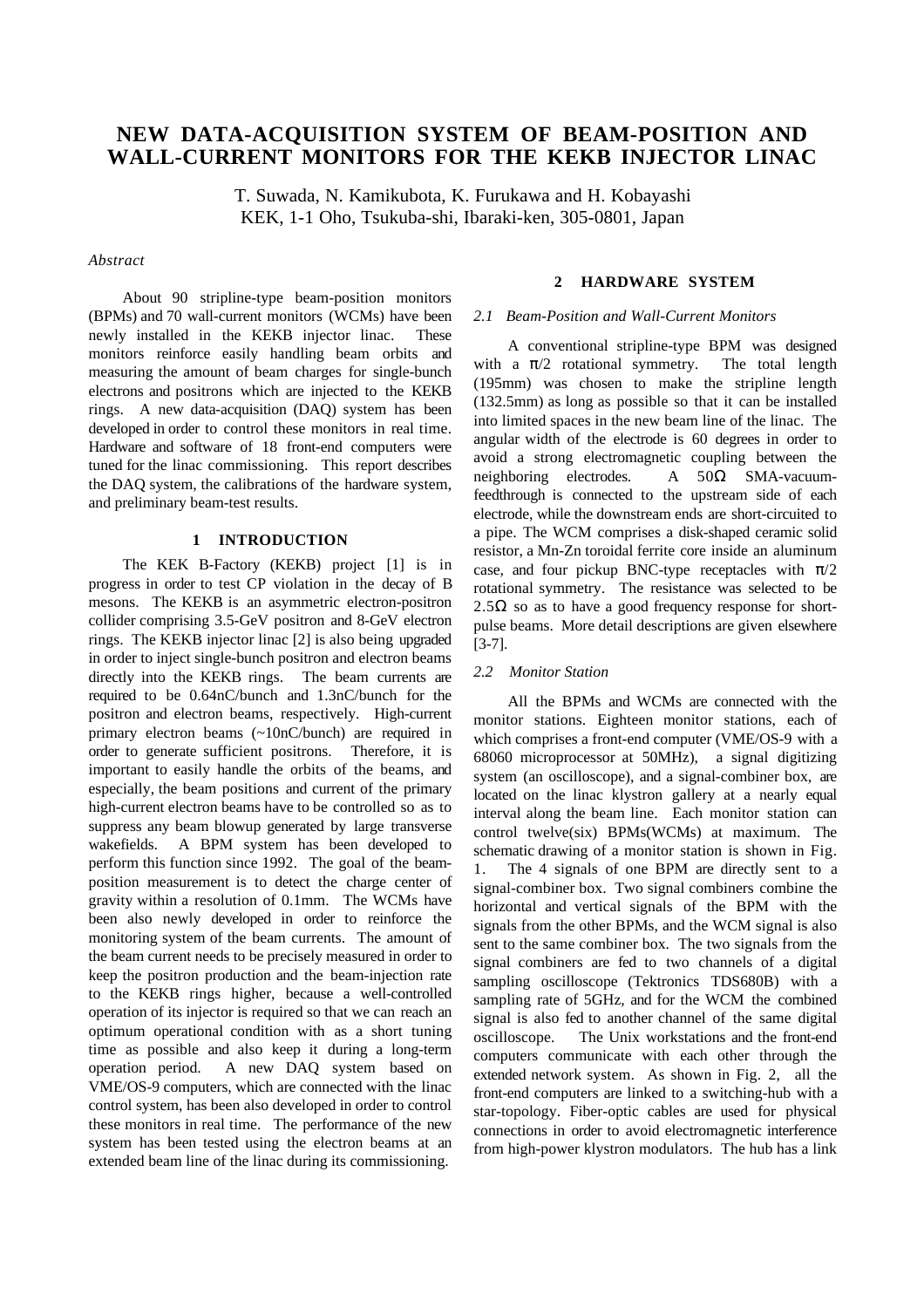to the linac control network, where Unix workstations and man-machine interfaces are connected.



Figure: 1 Schematic drawing of a monitor station.



Figure: 2 Block diagram of the linac control network and the extended network (right side) system.

#### *2.3 Calibration of the monitors*

All the monitors have been installed into the beam line after the bench calibration. The bench calibration system for the BPMs and WCMs are described in detail elsewhere [5,8]. Here, only the bench calibration for the BPMs and how to calculate the beam positions are briefly given. All the BPMs have been calibrated by "mapping" by use of the test bench with a thin current-carrying wire  $(500 \mu m\phi)$  stretched through the center of the monitor to simulate the beam. Calibration coefficients of the map function, which relates the pulse-height information obtained from the four pickups with the wire positions, is measured by the bench calibration. The map function using third-order polynomials can be given as the following:

$$
x = \sum_{i,j=0}^{3} a_{ij} (\Delta_x \cdot \Sigma_x)^i (\Delta_y \cdot \Sigma_y)^j, y = \sum_{i,j=0}^{3} b_{ij} (\Delta_x \cdot \Sigma_x)^i (\Delta_y \cdot \Sigma_y)^j,
$$

$$
Q = G \sum_{k=1}^{4} g_k V_k,
$$

and here,

$$
\Delta_x = g_1 V_1 - g_3 V_3, \ \Sigma_x = g_1 V_1 + g_3 V_3, \Delta_y = g_2 V_2 - g_4 V_4, \ \Sigma_y = g_2 V_2 + g_4 V_4,
$$

where *x* and *y* show the horizontal and vertical beam position,  $a_{ij}$  and  $b_{ij}$  are derived by fitting the map data to the map function by using the least-squared procedure, and  $V_1$  and  $V_3$  ( $V_2$  and  $V_4$ ) are the horizontal (vertical)pickup voltages, and  $g_k$  (k=1-4) the gain correction factors, and *G* the conversion factor for the summation of the four-pickup voltages in order to calculate the beam charge  $Q$ . The gain correction factors  $g_k$ , which correct signal-gain unbalance caused by attenuation losses of the cables and difference of the coupling strength of the combiner, are measured by using fast test pulse with a width of 500 ps. These parameters  $(a_{ij}, b_{ij} \text{ and } g_k)$  are stored in the Unix workstations as the calibration table and are loaded into each front-end computer at every startup.

#### **3 SOFTWARE SYSTEM**

#### *3.1 Control Software*

Several DAQ processes are running concurrently at front-end computers and at Unix workstations. The processes with data flow are shown in Fig. 3. The readout process resides on each front-end computer. It reads waveforms of BPM/WCM signals from a digital oscilloscope, then calculates beam positions and currents taking into account the calibration coefficients (see Section 2.3). The trigger-pluses synchronized with the linac beam are provided to all of the oscilloscopes at the 0.67 Hz cycle. This rate is limited from the communication throughput between a front-end computer and a oscilloscope through a GPIB line. Simultaneous measurements of both BPMs and WCMs are not possible at present, since there is only one oscilloscope for each monitor station. In addition, it takes five seconds to change the DAQ mode from the BPM/WCM mode to another. Calculated beam positions and currents are transferred to two Unix workstations over the linac control network with the UDP-protocol. In order to reduce the network traffic, data transfer is done only when the beamcurrent data at front-end is renewed. As a result, the total traffic between front-end computers and Unix workstations is always constant (24 packets per second; 0.67 Hz x 18 VMEs x 2 WSs x 1). Unix workstations receive beam currents from eighteen front-end computers and store recent ten data for each front-end on the shared-memory regions. The data servers for BPM/WCM use the data on the shared-memory. It is worth noting that the data